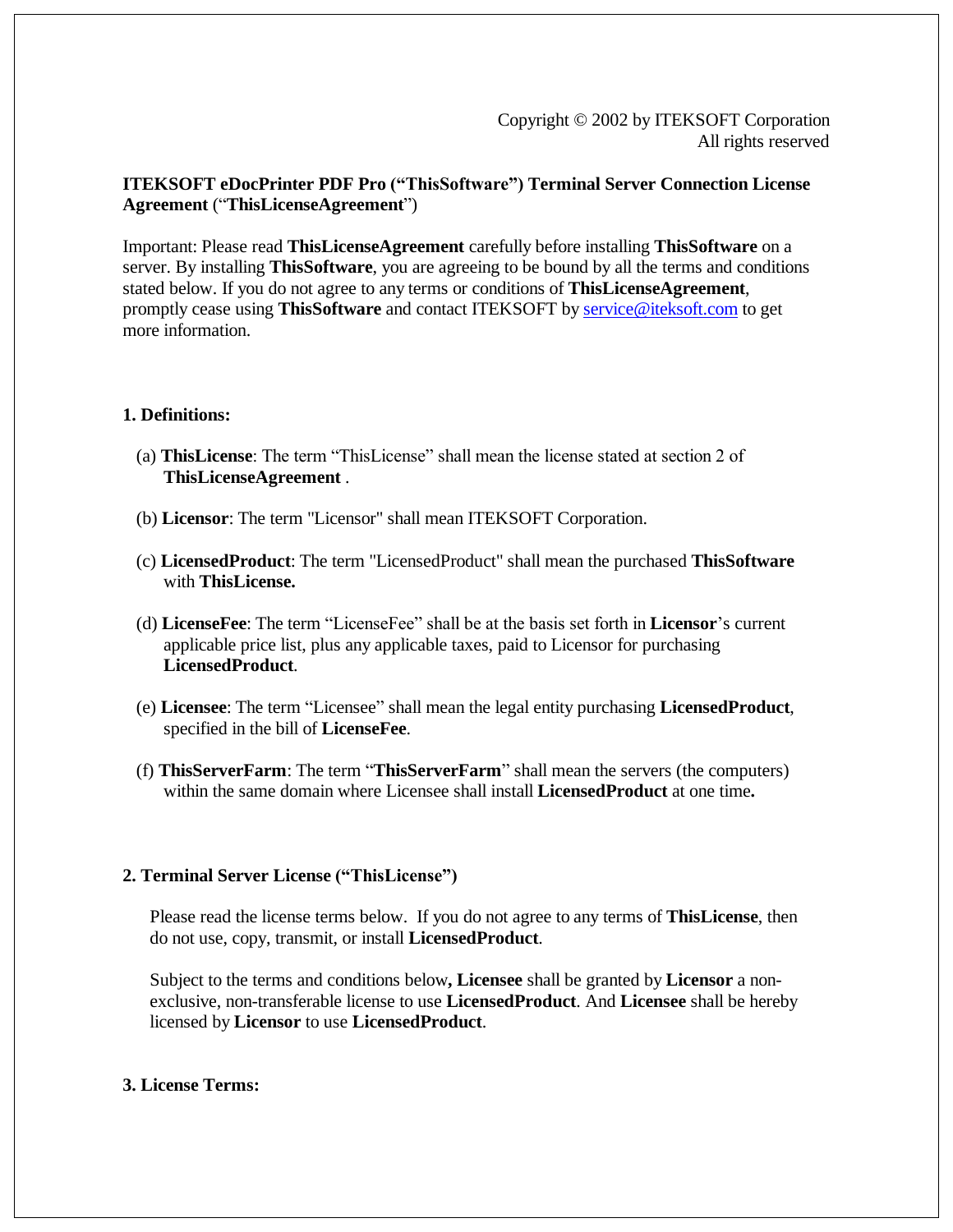- (a) **Licensee** may install **LicensedProduct** on only **ThisServerFarm** for providing **LicensedProduct** accessible via terminal service.
- (b) **Licensee** may make **LicensedProduct** installed accessible via terminal service, provided that **Licensee** agree to all the terms and conditions of **ThisLicenseAgreement**. The total number of clients (computers or devices that connected to the server through terminal service) may access **LicensedProduct** is restricted by the number of clients granted by **ThisLicense** purchased. For instance, "Terminal Server Connection License for 10 clients" means that the number of clients may access to **LicensedProduct** is limited to 10. "Terminal Server Connection License for 100 clients" means the number of clients may access to **LicensedProduct** is limited to 100 clients.
- (c) If the total number of clients is equal to or greater than the number of connections **ThisServerFarm** can provide, **Licensee** may purchase **ThisLicense** with number of clients equal to the number of connections **ThisServerFarm** can provide.
- (d) **LicensedProduct** may only be accessed via terminal service by the **authorized users** employed by or associated with **Licensee**, and those employed by or associated with the **Licensee's authorized users**, as permitted by the **Licensee**. Those who access **LicensedProduct** may not make it accessible for application service business, including but not limited to application service provider, service bureau, or similar business.
- (e) **Licensee** may not rent, lease, or lend the **LicensedProduct**.
- (f) **LicensedProduct** is copyright-protected**,** and all rights therein are reserved for **Licensor**.
- (g) **Licensor** retain right, title, and interest of **LicensedProduct** and its related documentations, if any. Purchase of **ThisSoftware** does not transfer any right, title, or interest in **LicensedProduct** except as specifically set forth in **ThisLicenseAgreement**. **Licensee** are hereby notified that **LicensedProduct** is copyright-protected, and **Licensee** should follow **ThisLicenseAgreement** to avoid any infringement of such rights.
- (h) **ThisLicense** shall remain effective until it is terminated. **Licensee** may terminate it at any time by destroying **LicensedProduct** and its all copies and related documentations. **ThisLicense** will also be terminated if **Licensee** fails to comply with any term or condition in **ThisLicenseAgreement**. **Licensee** agrees upon termination to destroy **LicensedProduct** together with its all copies and related documentations.
- (i) **Licensee** and those who access **LicensedProduct** may not make copies of **LicensedProduct** for sale or distribution. Any serial number, key, activation program, or related materials purchased within **LicensedProduct** can only be used to support the use of **LicensedProduct** subject to the terms and conditions of **ThisLicenseAgreement**.

### **4.Copyright**

**ThisSoftware** is protected by copyright law and international treaties, and all rights therein are reserved for ITEKSOFT Corporation. Use of **LicensedProduct** does not transfer any right, title, or interest of **ThisSoftware** except as specifically set forth in